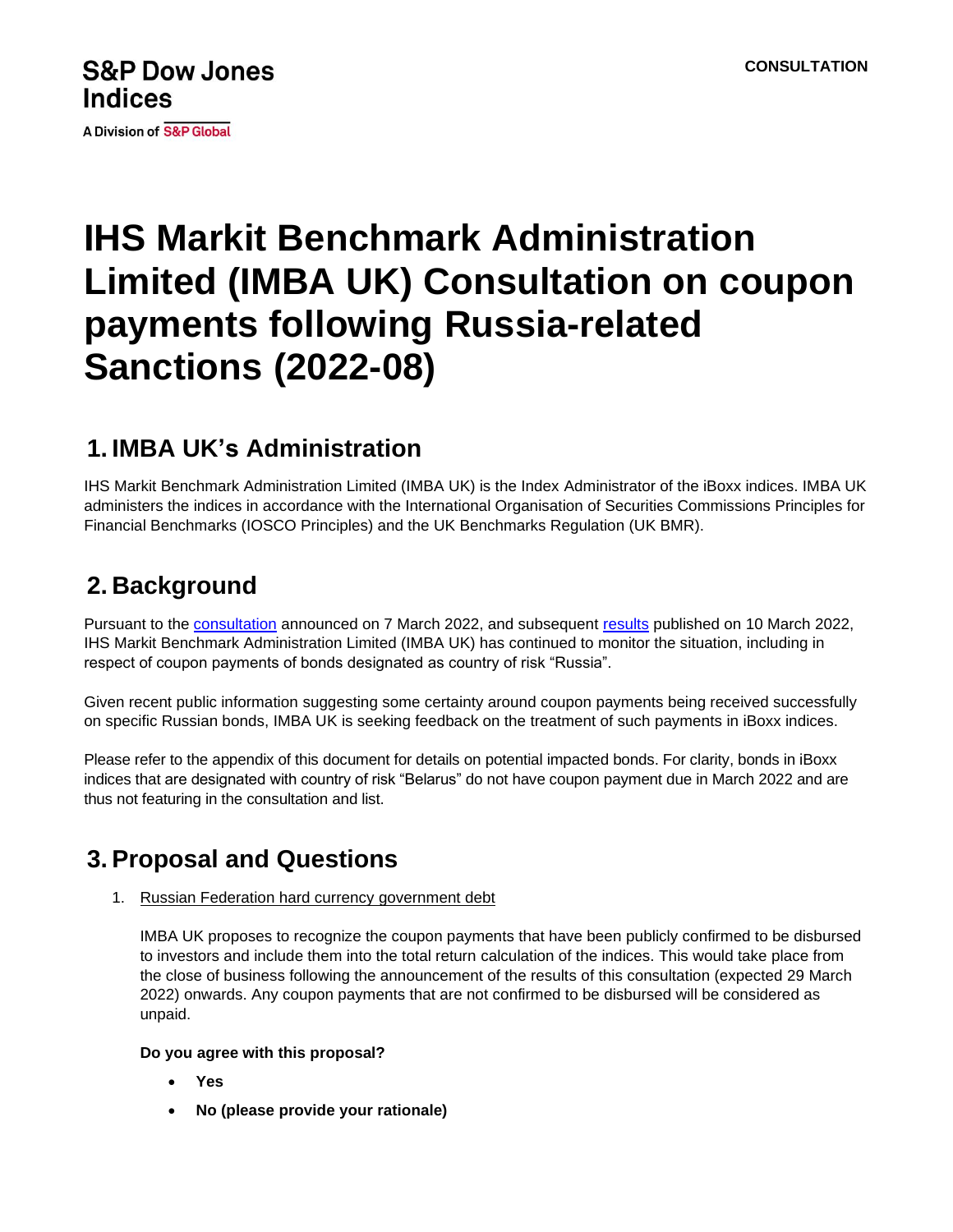#### 2. Hard currency debt from Corporate and Sub-Sovereign issuers

IMBA UK proposes to recognize the coupon payments that have been publicly confirmed to be disbursed to investors and include them into the total return calculation of the indices. This would take place from the close of business following the announcement of the results of this consultation (expected 30 March 2022) onwards. Any coupon payments that are not confirmed to be disbursed will be considered as unpaid.

#### **Do you agree with this proposal?**

- **Yes**
- **No (please provide your rationale)**
- 3. Russian Federation local currency (RUB-denominated) government debt

IMBA UK proposes no change to current treatment, which is to consider any recent coupons as unpaid, given such payments may be distributed into restricted "type C accounts" held by Russian banks.

#### **Do you agree with this proposal?**

- **Yes**
- **No (please provide your rationale)**
- 4. **Do you have any other comments or feedback regarding the potential changes outlined above?**

### **4. Consultation timetable**

The timetable IMBA UK is suggesting is as follows:

- 25 March 2022 Consultation opens
- 28 March 2022 Consultation closes
- 29 March 2022 IMBA UK reviews stakeholder feedback and a final decision is communicated
- 30 March 2022 Implementation

### **5. Consultation process**

The participation of stakeholders in this consultation is important as IMBA UK seeks to gather views on the proposals herein. IMBA UK may publish summaries of stakeholders' comments along with IMBA UK's responses to those comments unless the stakeholder in question expressly requests confidentiality. To participate in this consultation please respond to IMBA UK Administration Services at [MK-IndexAdminConsultation@ihsmarkit.com.](mailto:MK-IndexAdminConsultation@ihsmarkit.com) Please be advised that all comments will be reviewed and considered before a final decision is made; however, IMBA UK makes no guarantee and is under no obligation to comply with any of the responses. The consultation may result in no changes or outcome of any kind. An announcement will be posted on our website accordingly. IMBA UK reserves the right to make a final decision on the proposal.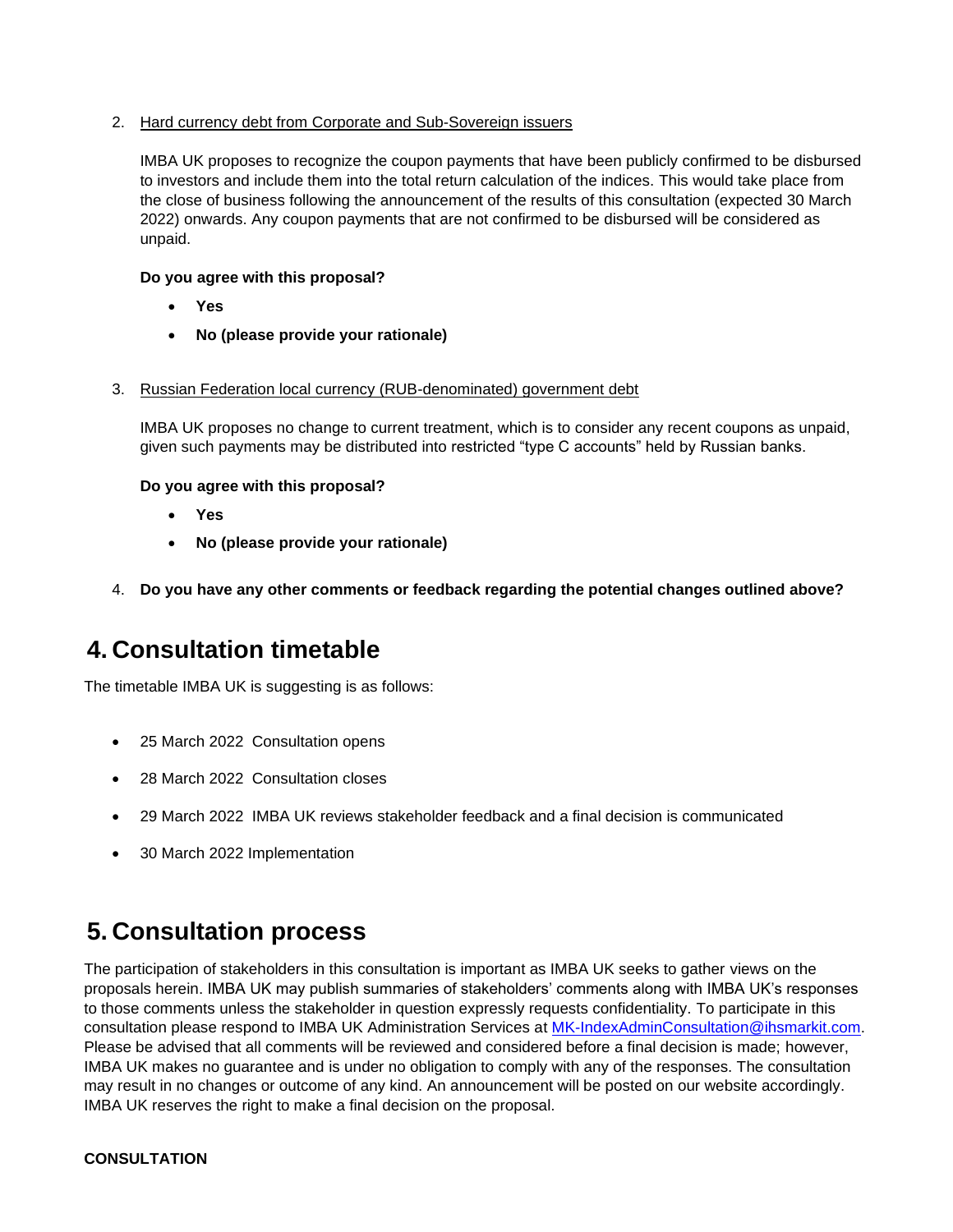# **APPENDIX**

Below is the summary of potential impacted hard currency bonds with a country of risk "Russia" that are in iBoxx indices as of the time of publication of this consultation.

| <b>ISIN</b>  | <b>Bond Description</b>  | <b>Currency</b> | <b>Coupon Date</b> |
|--------------|--------------------------|-----------------|--------------------|
| XS2134628069 | GMKNRM 2.55 09/11/25     | <b>USD</b>      | 11-Mar-2022        |
| US55315NAD57 | GMKNRM 2.55 09/11/25     | <b>USD</b>      | 11-Mar-2022        |
| XS2384719402 | PHORRU 2.6 09/16/28      | <b>USD</b>      | 16-Mar-2022        |
| US71922LAD10 | PHORRU 2.6 09/16/28      | <b>USD</b>      | 16-Mar-2022        |
| XS0971721450 | RUSSIA 4 7/8 09/16/23    | USD             | 16-Mar-2022        |
| US78307ADG58 | RUSSIA 4 7/8 09/16/23    | <b>USD</b>      | 16-Mar-2022        |
| US78307ADH32 | RUSSIA 5 7/8 09/16/43    | <b>USD</b>      | 16-Mar-2022        |
| XS0971721963 | RUSSIA 5 7/8 09/16/43    | <b>USD</b>      | 16-Mar-2022        |
| S2387703866  | <b>AKBHC 6 Perpetual</b> | <b>USD</b>      | 20-Mar-2022        |
| US87251LAA44 | <b>AKBHC 6 Perpetual</b> | <b>USD</b>      | 20-Mar-2022        |
| XS1533915721 | EVRAZ 5 3/8 03/20/23     | <b>USD</b>      | 20-Mar-2022        |
| US30050AAG85 | EVRAZ 5 3/8 03/20/23     | <b>USD</b>      | 20-Mar-2022        |
| XS2384475930 | CRBKMO 3 7/8 09/21/26    | <b>USD</b>      | 21-Mar-2022        |
| US12504PAJ93 | CRBKMO 3 7/8 09/21/26    | USD             | 21-Mar-2022        |
| XS1795409082 | GAZPRU 2 1/2 03/21/26    | <b>EUR</b>      | 21-Mar-2022        |
| XS0906949523 | GAZPRU 4.364 03/21/25    | <b>EUR</b>      | 21-Mar-2022        |
| RU000A0ZYYP9 | RUSSIA 4 3/8 03/21/29    | <b>USD</b>      | 21-Mar-2022        |
| RU000A0ZYYN4 | RUSSIA 4 3/8 03/21/29    | <b>USD</b>      | 21-Mar-2022        |

Bonds for which the coupon payments have been **confirmed to be disbursed**:

#### Bonds **with coupon payments that are not confirmed are as follows:**

| <b>ISIN</b>  | <b>Bond Description</b> | <b>Currency</b> | <b>Coupon Date</b> |
|--------------|-------------------------|-----------------|--------------------|
| XS1961080501 | EUCHEM 5 1/2 03/13/24   | USD             | 13-Mar-2022        |
| US29873VAB09 | EUCHEM 5 1/2 03/13/24   | USD             | 13-Mar-2022        |
| US78486MAA80 | SUEK 3 3/8 09/15/26     | <b>USD</b>      | 15-Mar-2022        |
| XS2384174228 | SUEK 3 3/8 09/15/26     | USD             | 15-Mar-2022        |
| XS2046736919 | CHMFRU 3.15 09/16/24    | USD             | 16-Mar-2022        |
| US85805RAE80 | CHMFRU 3.15 09/16/24    | <b>USD</b>      | 16-Mar-2022        |
| XS2230649225 | BOINTE 6 09/17/26       | <b>USD</b>      | 17-Mar-2022        |
| US09973BAB53 | BOINTE 6 09/17/26       | <b>USD</b>      | 17-Mar-2022        |
| XS2010044548 | CHEPRU 4 1/2 09/19/24   | <b>USD</b>      | 19-Mar-2022        |
| US16325LAA52 | CHEPRU 4 1/2 09/19/24   | <b>USD</b>      | 19-Mar-2022        |
| XS0830192711 | SIBNEF 4 3/8 09/19/22   | <b>USD</b>      | 19-Mar-2022        |
| US36192NAA90 | SIBNEF 4 3/8 09/19/22   | <b>USD</b>      | 19-Mar-2022        |
| US85812RAA77 | NLMKRU 4 09/21/24       | <b>USD</b>      | 21-Mar-2022        |
| XS1577953174 | NLMKRU 4 09/21/24       | <b>USD</b>      | 21-Mar-2022        |
| US37955KAC62 | GLPRLI 6 1/2 09/22/23   | <b>USD</b>      | 22-Mar-2022        |

**CONSULTATION**